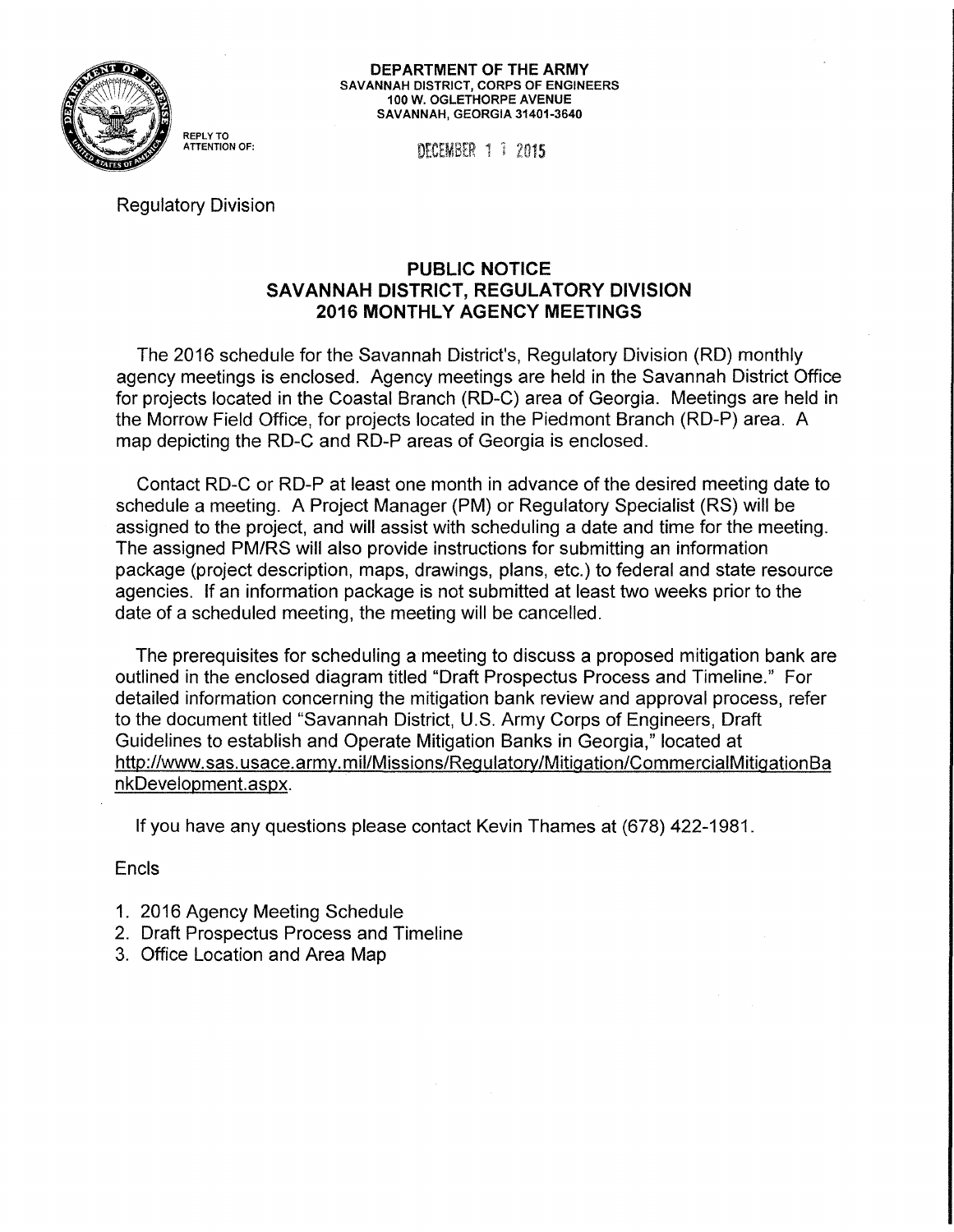

## US Army Corps of Engineers Savannah District, Regulatory Division 2016 Agency Meeting Schedule

| <b>DATE</b>        | <b>WEEK DAY</b> | <b>LOCATION</b>                                                                          |
|--------------------|-----------------|------------------------------------------------------------------------------------------|
| 12 Jan             | Tuesday         | <b>Atlanta Field Office</b><br>1590 Adamson Parkway, Suite 200<br>Morrow, Georgia 30260  |
| 13 Jan             | Wednesday       |                                                                                          |
| 14 Jan             | Thursday        |                                                                                          |
| 09 Feb             | Tuesday         | <b>Savannah District Office</b><br>100 West Oglethorpe Avenue<br>Savannah, Georgia 31401 |
| 10 Feb             | Wednesday       |                                                                                          |
| 08 Mar             | Tuesday         | <b>Atlanta Field Office</b>                                                              |
| 09 Mar             | Wednesday       |                                                                                          |
| 12 Apr             | Tuesday         | <b>Savannah District Office</b>                                                          |
| 13 Apr             | Wednesday       |                                                                                          |
| 14 Apr             | Thursday        |                                                                                          |
| 10 May             | Tuesday         | <b>Atlanta Field Office</b>                                                              |
| 11 May             | Wednesday       |                                                                                          |
| 14 Jun             | Tuesday         | <b>Savannah District Office</b>                                                          |
| $15 \mathrm{J}$ un | Wednesday       |                                                                                          |
| 12 Jul             | Tuesday         | <b>Atlanta Field Office</b>                                                              |
| 13 Jul             | Wednesday       |                                                                                          |
| 14 Jul             | Thursday        |                                                                                          |
| 09 Aug             | Tuesday         | <b>Savannah District Office</b>                                                          |
| 10 Aug             | Wednesday       |                                                                                          |
| 13 Sep             | Tuesday         | <b>Atlanta Field Office</b>                                                              |
| 14 Sep             | Wednesday       |                                                                                          |
| 18 Oct             | Tuesday         | <b>Savannah District Office</b>                                                          |
| 19 Oct             | Wednesday       |                                                                                          |
| 20 Oct             | Thursday        |                                                                                          |
| 15 Nov             | Tuesday         | <b>Atlanta Field Office</b>                                                              |
| 16 Nov             | Wednesday       |                                                                                          |
| 13 Dec             | Tuesday         | <b>Savannah District Office</b>                                                          |
| 14 Dec             | Wednesday       |                                                                                          |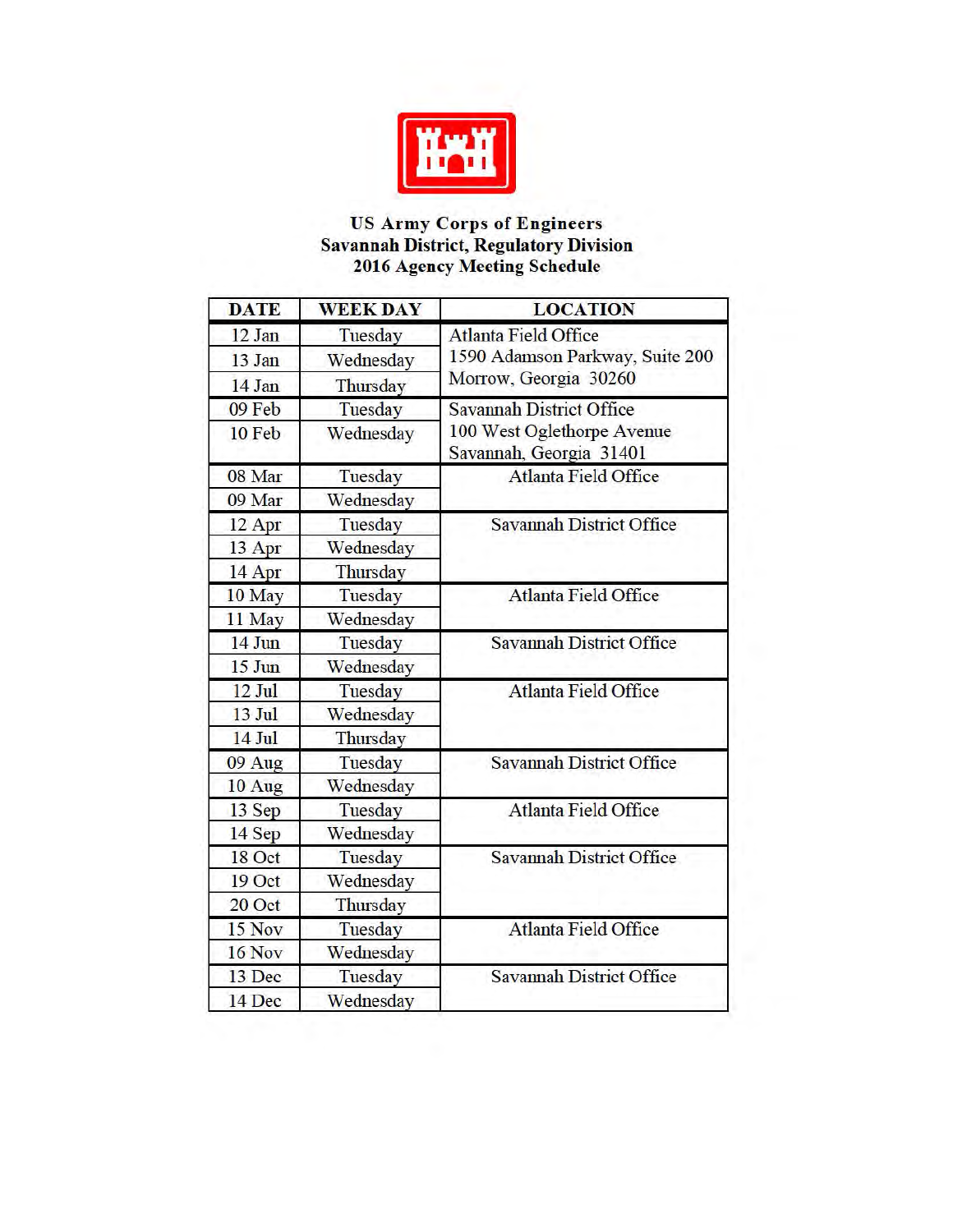## US ARMY COPRS OF ENGINEERS, SAVANNAH DISTRICT MITIGATION BANK DRAFT PROSPECTUS PROCESS AND TIMELINE